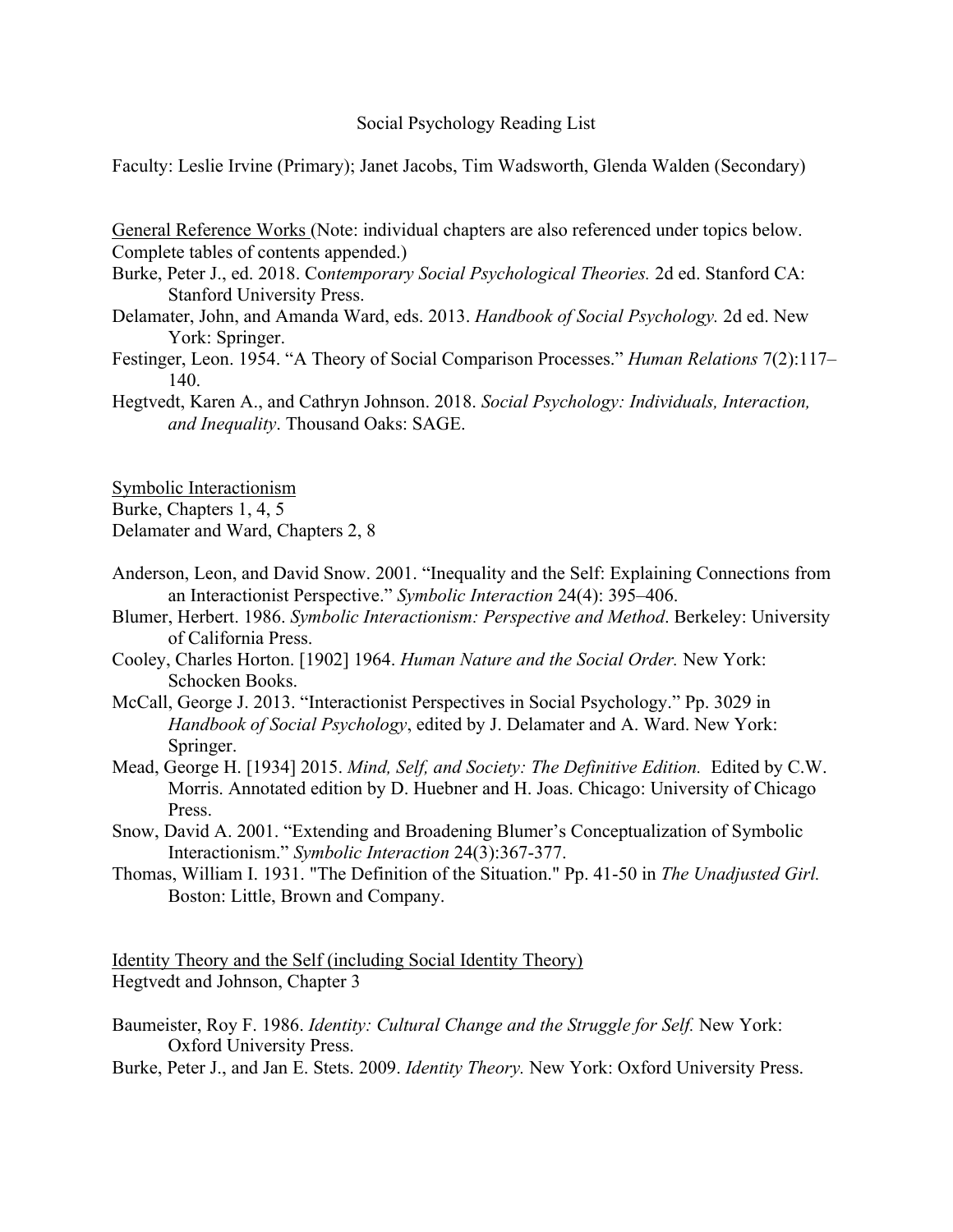- Cahill, Spencer E. 1998. "Toward a Sociology of the Person." *Sociological Theory* 16(2):131- 148.
- Cerulo, Karen A. 1997. "Identity Construction: New Issues, New Directions." *Annual Review of Sociology* 23:385-409.
- Chodorow, Nancy. 1978. *The Reproduction of Mothering*: *Psychoanalysis and the Sociology of Gender*. Berkeley: University of California Press.
- Collins, Randall. 1989. "Toward a Neo-Meadian Sociology of the Mind." Sy*mbolic Interaction* 12(1):1-32.
- Cook, Karen S. 2000. "Advances in the Microfoundations of Sociology: Recent Developments and New Challenges for Social Psychology." *Contemporary Sociology* 29(5):685-692.
- Davenport, Lauren D. 2016. "The Role of Gender, Class, and Religion in Biracial Americans' Racial Labelling Decisions." *American Sociological Review* 81(1): 57-84.
- Deaux, Kay and Peter Burke. 2010. "Bridging Identities" *Social Psychology Quarterly* 73(4): 315-320
- Gilligan, Carol. 1993. *In a Different Voice: Psychological Theory and Women's Development.* Cambridge MA: Harvard University Press.
- Goffman, Erving. 1959. *The Presentation of Self in Everyday Life.* New York: Doubleday.
- ———. 1963. *Stigma: Notes on the Management of Spoiled Identity.* Englewood Cliffs, NJ: Prentice-Hall.
- Hollander, Jocelyn A. and Judith A. Howard. 2000. "Social Psychological Theories on Social Inequalities," Social Psychology Quarterly, 63:338-351
- Howard, Judith A. 2000. "Social Psychology of Identities." *Annual Review of Sociology* 26(1):367-393.
- Hogg, Michael, Deborah J. Terry, and Katherine M. White. 1995. "A Tale of Two Theories: A Critical Comparison of Identity Theory with Social Identity Theory." *Social Psychology Quarterly* 58(4): 255-269.
- Owens Timothy J., and Sarah Samblanet. 2013. "Self and Self-Concept." Pp. 225-249 in *Handbook of Social Psychology,* 2d ed., edited by J. Delamater and A. Ward. New York: Springer.
- Renfrow, Daniel G., and Judith A. Howard. 2013. "Social Psychology of Gender and Race." Pp. 491-531 in *Handbook of Social Psychology*, 2d ed., edited by J. Delamater and A. Ward. New York: Springer.
- Rosenfield, Sarah, Jean Vertefuille, and Donna D. McAlpine. 2000. "Gender Stratification and Mental Health: An Exploration of Dimensions of the Self." *Social Psychology Quarterly* 63(3):208- 223.
- Turner, Ralph H. 1976. "The Real Self: From Institution to Impulse." *American Journal of Sociology* 81(5):989-1016.
- Zurcher, Louis A. Jr. 1977. *The Mutable Self: A Self Concept for Social Change*. Beverly Hills: SAGE.

Sociology of Emotions Burke, Chapter 6 Delamater and Ward, Chapter 12 Hegtvedt and Johnson, Chapter 7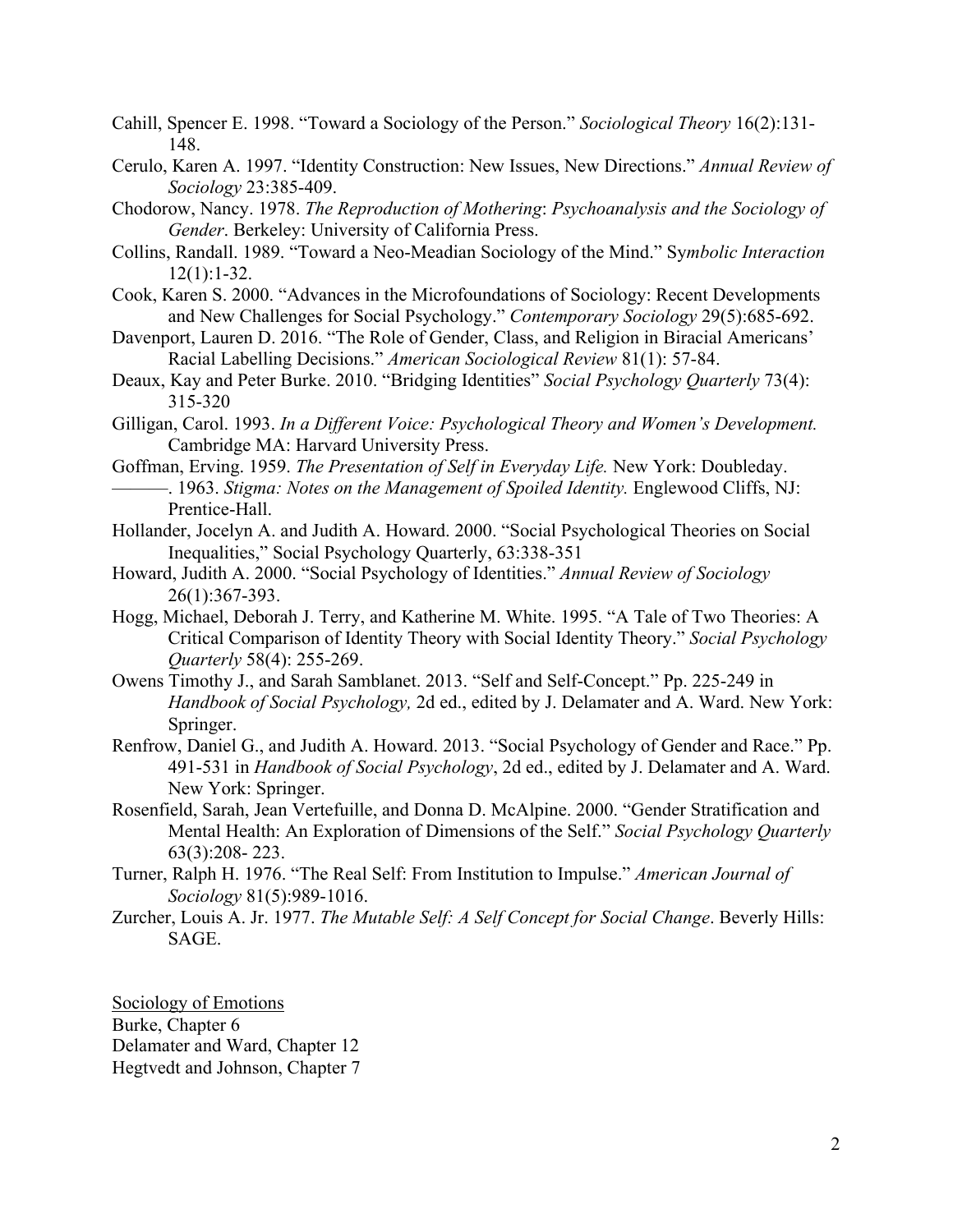- Barbalet, Jack M. 1992. "A Macro Sociology of Emotion: Class Resentment." S*ociological Theory* 10(2):150–163.
- Cahill, Spencer E., and Robin Eggleston. 1994. "Managing Emotions in Public: The Case of Wheelchair Users." *Social Psychology Quarterly* 57(4):300-312
- Cancian, Francesca. 1987. *Love in America: Gender and Self-Development.* Cambridge: Cambridge University Press.
- Fields Jessica, Martha Copp, and Sherryl Kleinman. 2006. "Symbolic Interactionism, Inequality, and Emotions." Pp. 155-178 in *Handbook of the Sociology of Emotions*, edited by J. Stets and J. Turner. Boston: Springer.
- Hochschild, Arlie Russell. 1979. "Emotion Work, Feeling Rules, and Social Structure." *American Journal of Sociology* 85(3):551-575.
	- ———. 1989. "The Economy of Gratitude." Pp. 95–113 in *The Sociology of Emotions: Original Essays and Research Papers*, edited by D. Franks and E. McCarthy. Greenwich, CT: JAI Press.
	- ———. 2012. *The Managed Heart: The Commercialization of Human Feeling*. Berkeley: University of California Press.
- Lively, Katherine J. 2006. "Emotions in the Workplace." Pp. 569-590 in *Handbook of the Sociology of Emotions*, edited by J. Stets and J. Turner. Boston: Springer.
- Lois, Jennifer. 2003. *Heroic Efforts: The Emotional Culture of Search and Rescue Volunteers*. New York: New York University Press.
- Shott, Susan. 1979. "Emotion and Social Life: A Symbolic Interactionist Analysis." The *American Journal of Sociology* 84(6):1317-1334.
- Thoits, Peggy A. 1989. "The Sociology of Emotions." *Annual Review of Sociology* 15:317-42.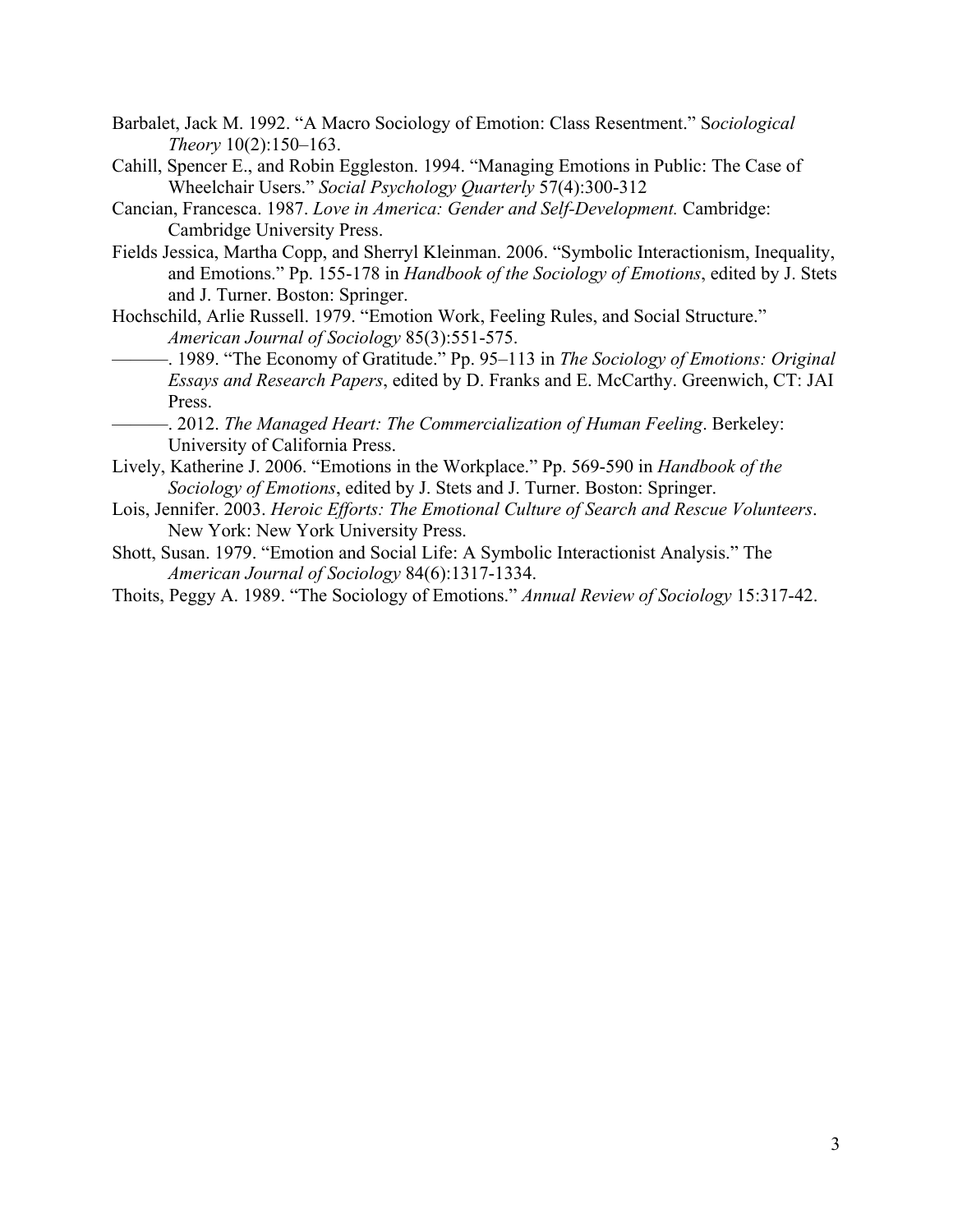## Appendix

Tables of Contents for General Reference Works

- Burke, Peter J., ed. 2018. Co*ntemporary Social Psychological Theories.* 2d ed. Stanford CA: Stanford University Press.
- Chapter 1: Symbolic Interaction Framework: George McCall
- Chapter 2: Social Exchange Framework: Scott V. Savage and Monica Witham
- Chapter 3: Justice Frameworks: Karen Hegtvedt
- Chapter 4: Identity Theory: Jan E. Stets
- Chapter 5: Social Identity Theory: Michael A. Hogg
- Chapter 6: Affect Control Theories of Social Interaction and Self: Dawn T. Robinson and Lynn Smith-Lovin
- Chapter 7: Power, Dependence, and Social Exchange Theory: Karen S. Cook, Coye Cheshire, and Alexandra Gerbasi

Chapter 8: Elementary Theory: Pamela Emanuelson and David Willer

Chapter 9: The Affect Theory of Social Exchange: Edward J. Lawler

• Delamater, John, and Amanda Ward, eds. 2013. *Handbook of Social Psychology.* 2d ed. New York: Springer.

Part I Theoretical Perspectives

- Chapter 1: Interactionist Perspectives in Social Psychology: George J. McCall
- Chapter 2: Identity Theory: Jan E. Stets and Richard T. Serpe
- Chapter 3: Social Exchange Theory: Karen S. Cook, Coye Cheshire, Eric R.W. Rice, and Sandra Nakagawa
- Chapter 4: Social Structure and Personality: Jason Schnittker

Part II Development and Socialization

- Chapter 5: Socialization in Childhood and Adolescence: Lara Perez-Felkner
- Chapter 6: Socialization for Primary, Intimate, and Work Relationships in the Adult Life Course: Sharon E. Preves and Jeylan T. Mortimer

## Part III Personal Processes

Chapter 7: Social Psychology and the Body: Eve Shapiro

- Chapter 8: Self and Self-Concept: Timothy J. Owens and Sarah Samblanet
- Chapter 9: Language Use and Social Interaction: Douglas W. Maynard and Jason Turowetz
- Chapter 10: Motivation, Motives, and Individual Agency: Alexis T. Franzese
- Chapter 11: Values, Attitudes, and Ideologies: Explicit and Implicit Constructs Shaping Perception and Action: Steven Hitlin and Kevin Pinkston
- Chapter 12: Emotions: Shane Sharp and Jeffrey L. Kidder

Part IV Interpersonal Processes

Chapter 13: Intimate Relationships: Christopher P. Fagundes and Lisa M. Diamond